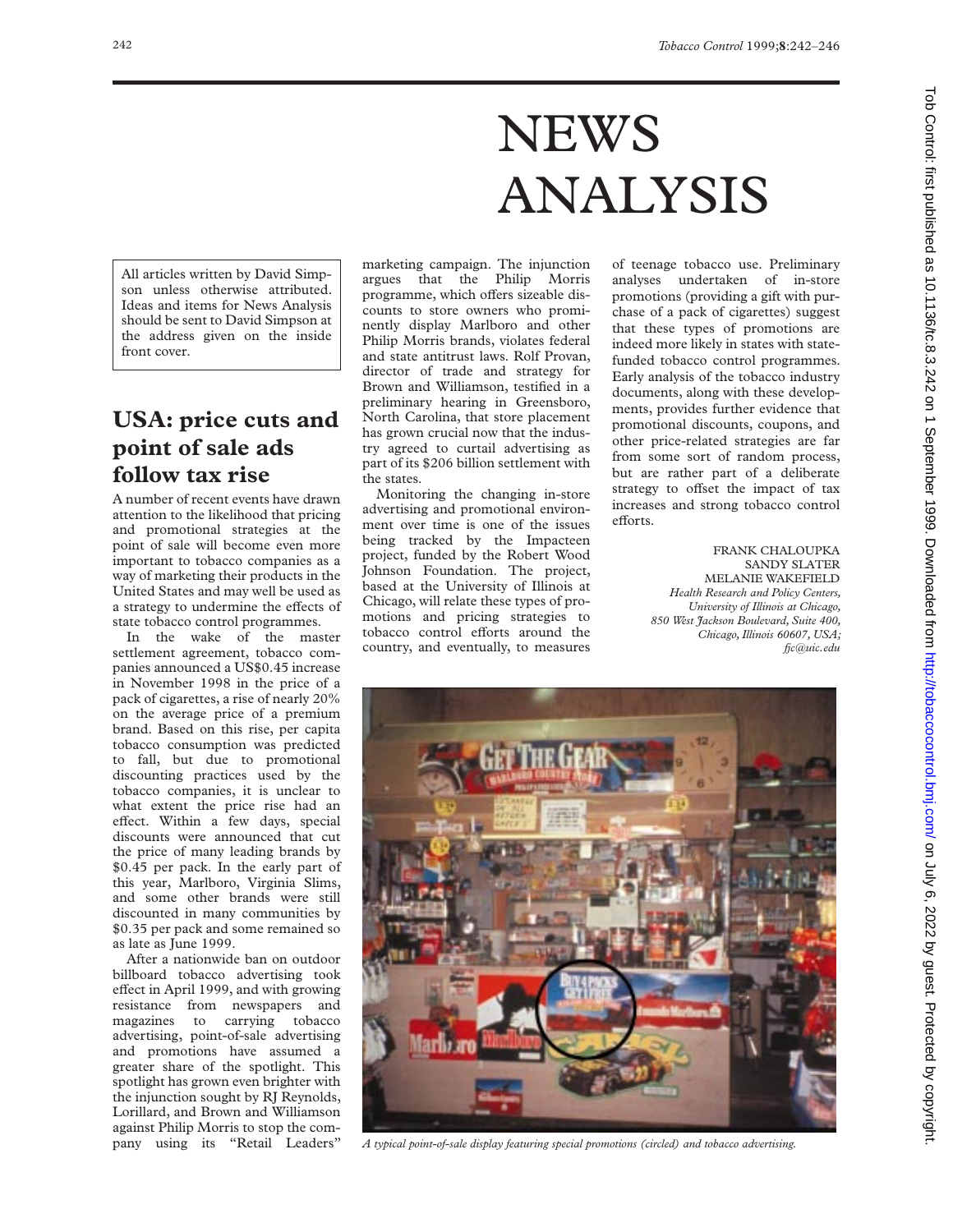#### **Turkey: tobacco's hard drive for ban-busting F1**

In Turkey, a major national obsession is football—that's soccer, not the American game that keeps teams of orthopaedic specialists in business. But in what seems to be the most desperate attempt to date by the tobacco industry to get round Turkey's 1996 tobacco control law, which includes a total ban on all forms of tobacco promotion, Turkey has recently been subjected to an increasing crescendo of publicity for Formula 1 motor racing. This seems to stem from a highly organised campaign, one of whose aims is to get a Formula 1 grand prix race established in Turkey, and bears the almost unmistakable fingerprints of the tobacco industry.

In a country which to date has shown not the slightest interest in motor racing, health advocates have monitored an extraordinary crop of publicity giving Formula 1 an entirely new and prominent public profile. Magazine articles and radio and television programmes have featured it, and sports programmes that previously ignored its results have now begun to report them. Products not routinely associated with motor racing have begun to bear references to it in their advertisements. For example, the copy of an ad for domestic cleaning products begins by reminding the consumers how "even a tiny dust particle may have an unbelievable effect at a speed of 250 miles per hour." This means that the surfaces of a Formula

1 workshop must be so clean, you could eat off them, the ad helpfully goes on to explain. Teeshirts emblazoned with F1 sponsors' names appeared, a Benetton minibus developed a sign trumpeting Benetton's sponsorship of Formula 1, and the Mobil brand of petrol (gasoline) suddenly added the suffix "-1" to its name.

Perhaps strangest of all, in May, the Istanbul branch of Tommy Hilfiger, the international men's leisurewear chain, sprouted a vivid display of bright red F1 outfits. For a country without F1, it seems decidedly risky to market the clothes you wear when working in the pits at F1 races, or when driving the cars (photographs of a Marlboro driver in his cockpit, and other trackside scenes, were there to set the clothes in context). In early June, the Turkish committee on smoking and health warned the manager of the shop that he was breaking the law, and threatened legal action. Within days the display was replaced by the usual sort of merchandise found in its other branches around the world, and the F1 teeshirts previously on sale disappeared.

Why has all this been happening? The most obvious scenario is that Western tobacco companies have reviewed the options for breaking the tobacco legislation, rated government ministries according to perceived susceptibility to persuasion that F1 will bring economic and political gains, and concluded that F1 is the track to go down. Next step would be to hire a public relations firm, preferably one with similar campaign trophies in its



*The Istanbul branch of Tommy Hilfiger prominently displayed Marlboro F1 clothing and pictures (left), until replaced (right) after the Turkish committee on smoking and health threatened legal action.*

display case, together with marketing and advertising companies to think up and execute ways to get F1 exposure and keep the cigarette associations ticking over until the race gets properly under way. Then, fill up the tanks with a lot of premium grade dollars, and off down the track until Turkey gets its race, opening up the plethora of media opportunities for giving cigarette brands the fastest, sexiest associations of all.

To resist this campaign, the government will need to prove unusually farsighted and strong. Encouragingly, so far health has managed to hold out, but the social democrat/nationalist coalition has given every sign of taking the deregulation, privatisation route that so favours tobacco companies. Whether they like it or not, Turkish people may have to become familiar with Formula 1, so their children can continue to be lured down the road to smoking by the pushers in the pits.

## **Malaysia: & another way round ad restrictions**

In the land of indirect advertising, Benson & Hedges bistro advertisements, originally designed to circumvent the European Union directive to ban cigarette advertising, are being fine tuned. Malaysia was selected as the testing ground for the bistro ads, because of its tolerance of indirect advertising, despite a law banning direct cigarette ads. The idea of the bistro was to associate coffee and cigarettes, and to ride on the back of the ever-popular, ubiquitous coffee shops in Malaysia.

The B&H bistro is advertised regularly on national television and even on billboards. The advert shows outdoor activities not usually found in a bistro, such as fishing and parachuting. The script uses pairs of words joined by an ampersand, such as *sweet & bitter* and *sky & earth*.

Once Malaysians were familiar with the B&H bistro ads, the campaign shifted gear and dropped the words to focus just on the ampersand. The billboards which once featured the inside of the bistro now showed a large ampersand, and vehicles transporting Benson & Hedges cigarettes were resprayed, to sport a huge "&". Then, in the next phase of the campaign, a series of newspaper advertisements built up anticipation—*wait & see*, *better & better*, and finally, *here & now*.

In printed media, the campaign has effectively dropped the "Benson" and "Hedges" in the brand name by easy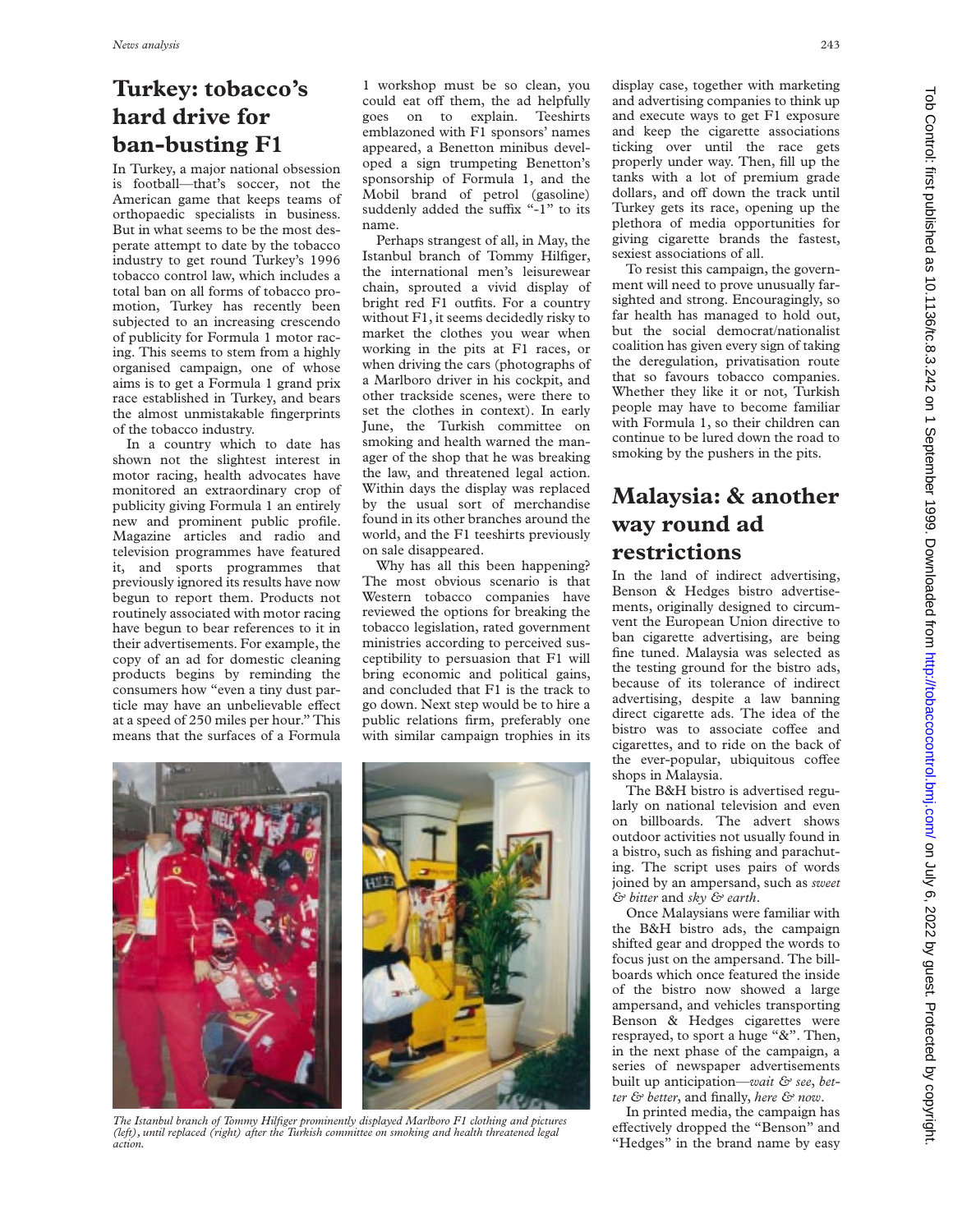

*Benson & Hedges' indirect marketing campaign exploits recognition of the familiar ampersand.*

stages, until only the ampersand remains; a similar development is expected in television ads. Meanwhile the Malaysian public has been slowly trained to associate the ampersand with the cigarette brand name. It seems obvious that one goal of this exercise is to prepare the public for the day when cigarette brand names will be banned in any promotions, in the hope that the ban is sufficiently badly drafted to let the "&" get through.

MARY ASSUNTA *Consumer Association of Penang, Malaysia; assunta@cap.po.my*

### **Denmark: "light" cigarette ad leads to coYn**

The curse of the "light" cigarette myth has been particularly persistent in Denmark, where its pernicious mix of associations with light body weight and perceived low toxin emission levels has been cunningly targeted to women. In one recent ad (bottom right), a woman smoking a Savoy brand "light" cigarette was even seen to feel so light that she could walk out from the shore of a lake on water lilies. (In Christian Denmark, did the art director consciously parody the bible story of Christ walking on the water?) So it is good to think that those who create these wretched ads may have been given cause to re-assess their effectiveness by the response of cartoonist Villumsen in the newspaper *Politiken*. A woman in a coffin says "I go for light", playing on the slogan "I go for Prince" used by Denmark's leading women's brand.



Forestillingen om lightcigarettet som sundere er røget sig en tur, viser nye undersøgelser. *Cartoon by Jørn Villumsen reproduced by kind permission of Bo Maltesen, editor, "Politiken".*



*Dr Tony Gale receives his tribute from Dr Karen Sealy, Caribbean co-ordinator of the Pan American Health Organisation; Barbados health minister, the Honorable Liz Thompson, left, is holding the medal.*



### **Barbados: Gale of change**

In recognition of outstanding achievement in cancer education and prevention, leading to the one of the lowest recorded national smoking rates in the world, Dr Tony Gale, director of the tobacco control programme of the Barbados Cancer Society, was awarded a World Health Organization (WHO) Tobacco Free World gold medal in May.

Dr Gale began his work with the society in 1985, and has since been a prominent media spokesman, leading the only programme in the country that has continuously worked on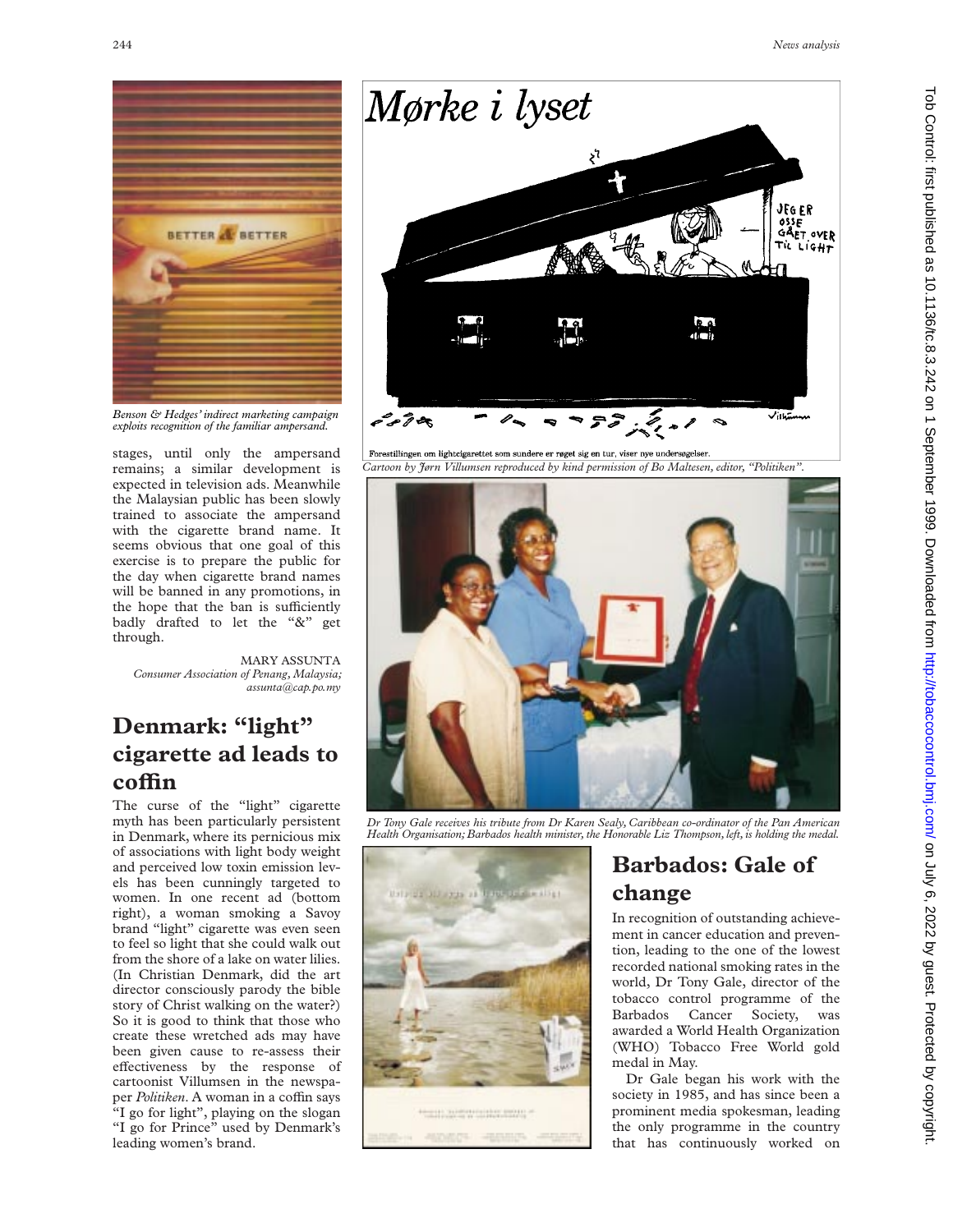tobacco. Information has been disseminated via the news media, press articles, 'phone-in programmes, radio and television advertising spots, and cessation groups. The trends in Barbados have been spectacular. Surveys by government agencies showed that between 1982 and 1993, tobacco consumption in Barbados declined by 32%, with daily smoking prevalence among adults of 15–60 years of only 9% in 1993. Admittedly, 82% of adults said they had never smoked, but Dr Gale's work had obviously reached them: a massive 98% said they objected to other people's smoke—a recent survey found that eight out of 10 employers ban smoking at work. No wonder, then, that the cancer society's programme was recognised not only by WHO, but by another evaluation, too, which Dr Gale may treasure almost as much as his medal. Despite BAT, which has 90% of the local market, flying in one of its notorious "hit squads" in 1996 (*Tobacco Control* 1996;**5:**106–7) in a desperate attempt to fool people in Barbados into questioning Dr Gale's evidence and advice, it shortly afterwards closed the factory it had operated there since 1926.

#### **Size does matter**

Last year a coalition of public health groups succeeded in convincing the Australian government to end the country's historic system of taxing cigarettes by weight and to replace it with the near-universal practice of taxing per stick. There were considerable financial benefits to government in switching to a stick-based system, although the federal treasurer announced the decision as being healthbased. The weight-based system had produced a situation where the three tobacco companies reduced the size and weight of cigarettes to fit them into a variety of pack sizes (20s, 25s, 30s, 35s, 40s, and 50s) with considerable variation in price per stick allowing them to target low-income groups, including children.

With point-of-sale (in-store) advertising being all that remains in Australia, one company—the BATowned WD & HO Wills—is attempting to continue the "size matters" pitch to its customers. With its advertising agency drawing on the most subtle double entendre, the top figure shows an appeal for the Horizon brand to what the market research undoubtedly uncovered as Australian male smokers' concern about the size of their "wedding tackle".



What the follocco companies forgot to tell you...<br>sensing courses "smokers droop"

A warning that tells the truth from ASH. AMA, Heart Raundation and Australian Cencer Society. For advise on quitting, call 131848

The bottom figure shows a spoof advertising campaign for the more aptly named Notrizon that *Tobacco Control* understands will be seen on Australian billboards in the months ahead.

> SIMON CHAPMAN *Editor*

#### **A-rise, Sir Richard (p>0.001)**

You've probably seen him at a conference somewhere. If it was a decade or two ago, possibly he sidled up to the rostrum in jeans and opennecked shirt. He may have looked anxious, with head bowed, eyes flickering up, perhaps assessing the chairman's tolerance of what he was about to do. Then he back-swiped a nervous hand through an unruly fringe of hair, and said: "I'm not going to give the paper I was supposed to present today. I've decided to tell you about something so much more important that it would be just plain wrong to let the opportunity go by. . . ." And there will have followed a devastating tour of the latest statistics on morbidity and mortality from tobacco. This was Richard Peto, *enfant terrible* of epidemiology, passionate and angry at the impossibly large burdens of disease caused by totally preventable factors, especially tobacco, and unafraid of rocking a few boats to get his message across.

More recently, however, you may have noticed a steady growth in his profile, the jeans giving way to a suit, the appearance after his name of FRS—the exclusive Fellowship of the Royal Society—shortly followed by a balancing bookend at the beginning,